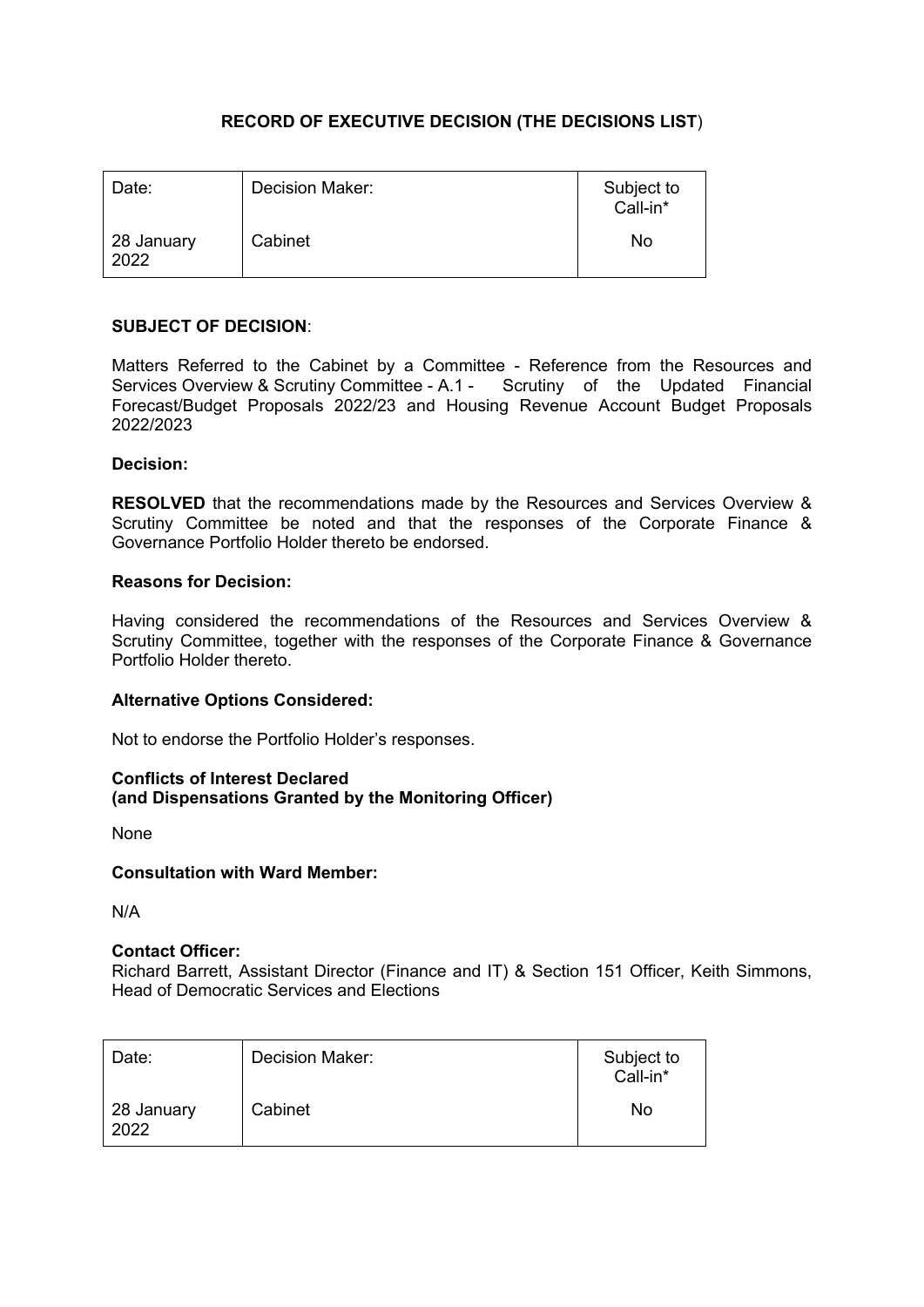## **SUBJECT OF DECISION**:

Leader of the Council's Items - A.2 - Key Priority Actions 2021/22 Towards Corporate Plan Themes - Monitoring Report at the Third Quarter Point

## **Decision:**

**RESOLVED** that the contents of the report be noted together with the highlighted realignment of particular milestones for particular key priority actions set out in the report.

## **Reasons for Decision:**

Having duly considered all of the information contained in the Leader of the Council's report.

## **Alternative Options Considered:**

None

**Conflicts of Interest Declared (and Dispensations Granted by the Monitoring Officer)**

None

## **Consultation with Ward Member:**

N/A

## **Contact Officer:**

Keith Simmons, Head of Democratic Services and Elections

| Date:              | Decision Maker: | Subject to<br>Call-in* |
|--------------------|-----------------|------------------------|
| 28 January<br>2022 | Cabinet         | <b>No</b>              |

## **SUBJECT OF DECISION**:

Cabinet Members' Items - Report of the Corporate Finance and Governance Portfolio Holder - A.3 - Latest Financial Forecast / Final General Fund Budget Proposals 2022/23

**Decision:**

## **RESOLVED** that Cabinet –

- (a) approves the latest financial forecast set out in Appendix A, along with the savings and cost pressures set out in Appendix B and C respectively that form the firm proposals for the 2022/23 budget and recommends to Full Council a Band D Council Tax for district services of £182.64 for 2022/23 (a £5 increase), along with the associated council tax requirement of £9.112m;
- (b) authorises the Portfolio Holder for Corporate Finance and Governance to agree the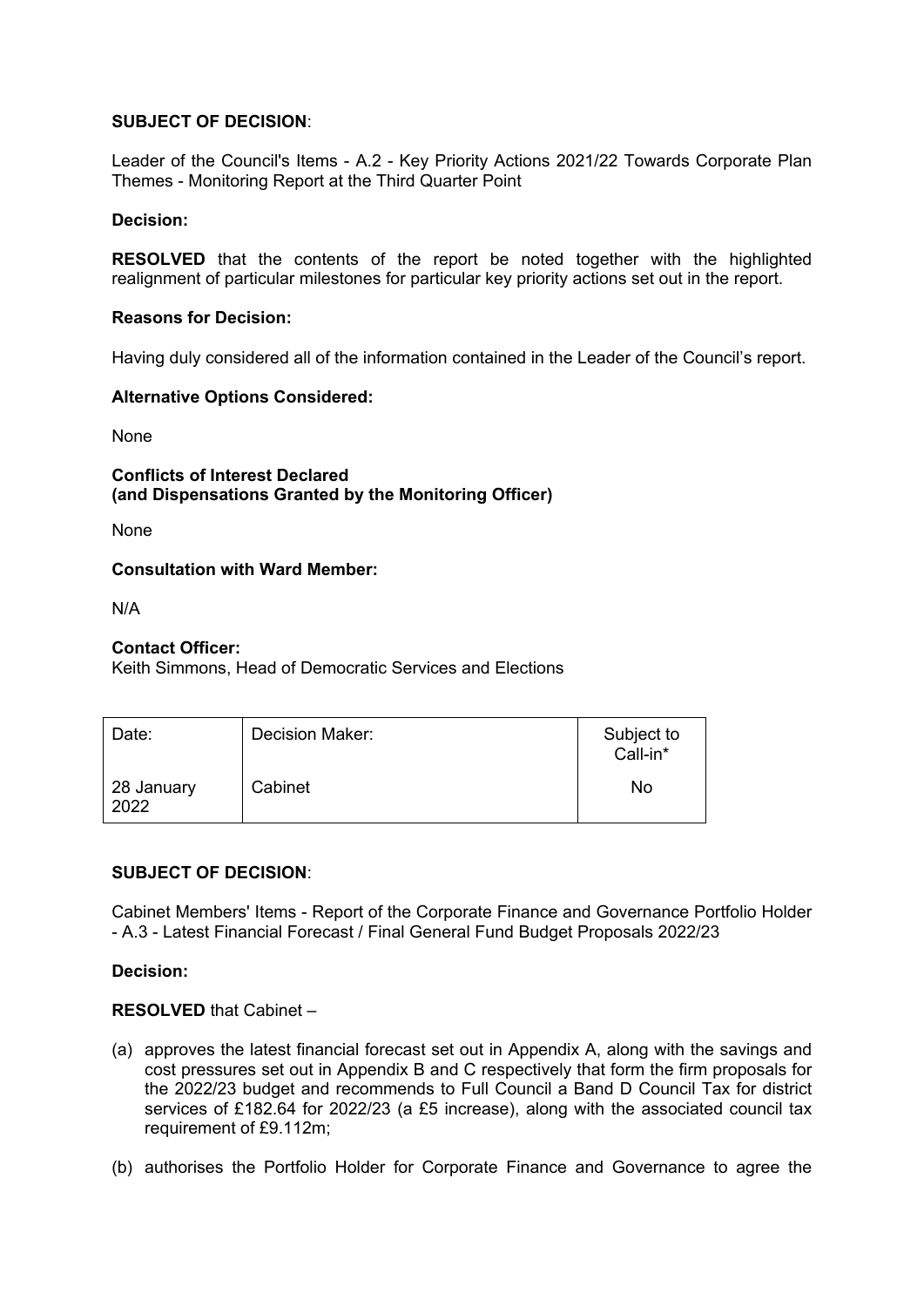'technical' appendices and resolutions for the budget proposals for recommending to Full Council on 15 February 2022;

- (c)authorises the Chief Executive, in consultation with the Leader of the Council and the Corporate Finance and Governance Portfolio Holder, to report directly to Council in respect of the formal resolutions necessary to implement the Executive's budget proposals along with any late information or notifications received from the Government;
- (d) authorises the Portfolio Holder for Corporate Finance and Governance, to agree / adopt a Retail, Hospitality and Leisure mandatory business rate relief scheme for 2022/23;
- (e)authorises the Portfolio Holder for Corporate Finance and Governance to approve the draft Treasury Strategy 2022/23 for consultation with the Resources and Services Overview and Scrutiny Committee; and
- (f)approves that, in respect of the in-year budget for 2021/22, £0.064m be added to the Capital Programme in order to enable the purchase and installation of additional audio and visual equipment associated with the 'live streaming' of meetings and improving the quality of sound within the new committee room, which will be funded by adjustments elsewhere within the overall 2021/22 budget, as identified by the Assistant Director (Finance & IT), in consultation with the Portfolio Holder for Corporate Finance and Governance.

#### **Reasons for Decision:**

Having duly considered all of the information and advice contained in the Corporate Finance & Governance Portfolio Holder's report and in order to enable the updated financial forecast and proposed budget position for 2022/23 to be submitted to Full Council in accordance with the requirements of the Council's Budget and Policy Framework Procedure Rules.

#### **Alternative Options Considered:**

Not to approve the proposed Budget and/or Council Tax increase.

#### **Conflicts of Interest Declared (and Dispensations Granted by the Monitoring Officer)**

None

#### **Consultation with Ward Member:**

N/A

#### **Contact Officer:**

Richard Barrett, Assistant Director (Finance and IT) & Section 151 Officer

| Date:              | Decision Maker: | Subject to<br>Call-in* |
|--------------------|-----------------|------------------------|
| 28 January<br>2022 | Cabinet         | No                     |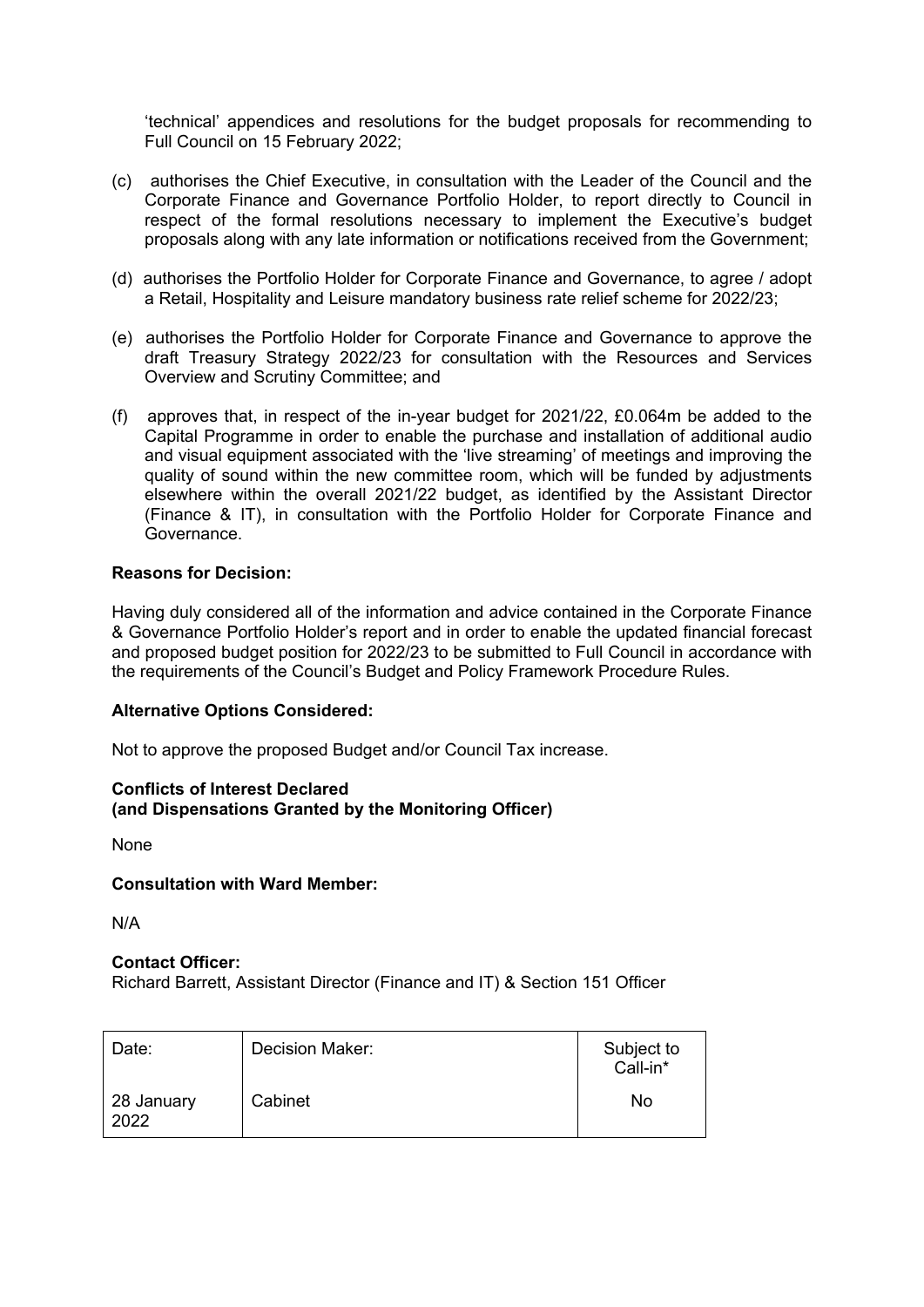## **SUBJECT OF DECISION**:

Cabinet Members' Items - Joint Report of the Housing Portfolio Holder and the Corporate Finance & Governance Portfolio Holder - A.4 - Housing Revenue Account Budget Proposals 2022/2023

## **Decision:**

## **RESOLVED** that Cabinet –

- (a) authorises the Assistant Director (Finance & IT), in consultation with the Housing Portfolio Holder, to adjust the forecast / budget, including the use of reserves, in the event that the financial position changes prior to Council considering the HRA budget on 15 February 2022;
- (b) subject to (a) above, approves and recommends to Full Council on 15 February 2022 a 4.1% increase in dwelling rents in 2022/23 along with the detailed HRA Budget proposals for 2022/23, as set out in Appendices B to E to item A.4 of the Joint Report of the Housing Portfolio Holder and the Corporate Finance & Governance Portfolio Holder.

## **Reasons for Decision:**

Having duly considered all of the information and advice contained in the Housing Portfolio Holder and the Corporate Finance & Governance Portfolio Holder's joint report and in order to enable the HRA budget proposals for 2022/23 to be submitted to Council for its approval.

## **Alternative Options Considered:**

Not to approve the proposed HRA budget and/or rent increase.

## **Conflicts of Interest Declared (and Dispensations Granted by the Monitoring Officer)**

None

## **Consultation with Ward Member:**

N/A

## **Contact Officer:**

Richard Barrett, Assistant Director (Finance and IT) & Section 151 Officer

| Date:              | Decision Maker: | Subject to<br>Call-in* |
|--------------------|-----------------|------------------------|
| 28 January<br>2022 | Cabinet         | Yes                    |

## **SUBJECT OF DECISION**:

Cabinet Members' Items - Joint Report of the Business & Economic Growth Portfolio Holder and the Corporate Finance & Governance Portfolio Holder - A.5 - Starlings Site and Milton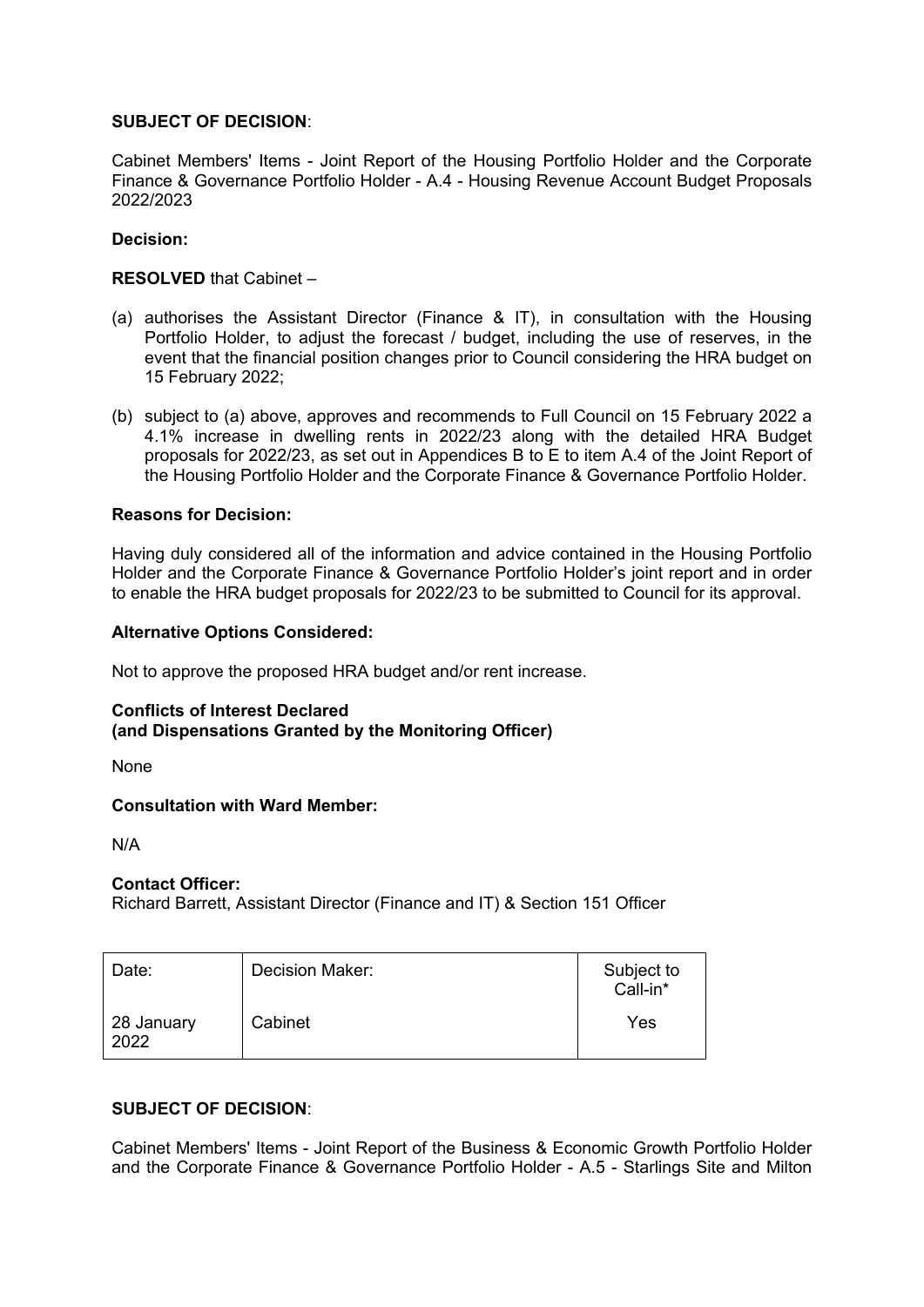#### Road, Harwich Redevelopments

#### **Decision:**

#### **RESOLVED** that Cabinet agrees to –

- a) place an additional sum of £272,383 in the Capital Programme from the Business Investment and Growth Fund towards the Starlings Project;
- b) postpone demolition of Milton Road Car Park and bring forward options for the site later in 2022/23;
- c) approve up to £12,000 from the funding allocated to demolish Milton Road Car Park to commission a report into the current condition of the Car Park and its immediate maintenance requirements and costs to safely operate;
- d) the allocation of the remainder of the Milton Road Car Park demolition costs from the original 2019 September Budget to the Starlings project; and
- e) note that Officers will proceed with procurement of the contractor.

#### **Reasons for Decision:**

Having considered all of the information and advice contained in the Portfolio Holders' joint report and to enable this matter to continue to progress to a satisfactory conclusion.

#### **Alternative Options Considered:**

Not to proceed any further with this project plus various "value engineering" options detailed in the Portfolio Holders' joint report.

#### **Conflicts of Interest Declared (and Dispensations Granted by the Monitoring Officer)**

None

#### **Consultation with Ward Member:**

Yes

#### **Contact Officer:**

Lee Heley, Interim Corporate Director (Projects Delivery)

| Date:              | Decision Maker: | Subject to<br>Call-in* |
|--------------------|-----------------|------------------------|
| 28 January<br>2022 | Cabinet         | Yes                    |

## **SUBJECT OF DECISION**:

Cabinet Members' Items - Joint Report of the Business & Economic Growth Portfolio Holder